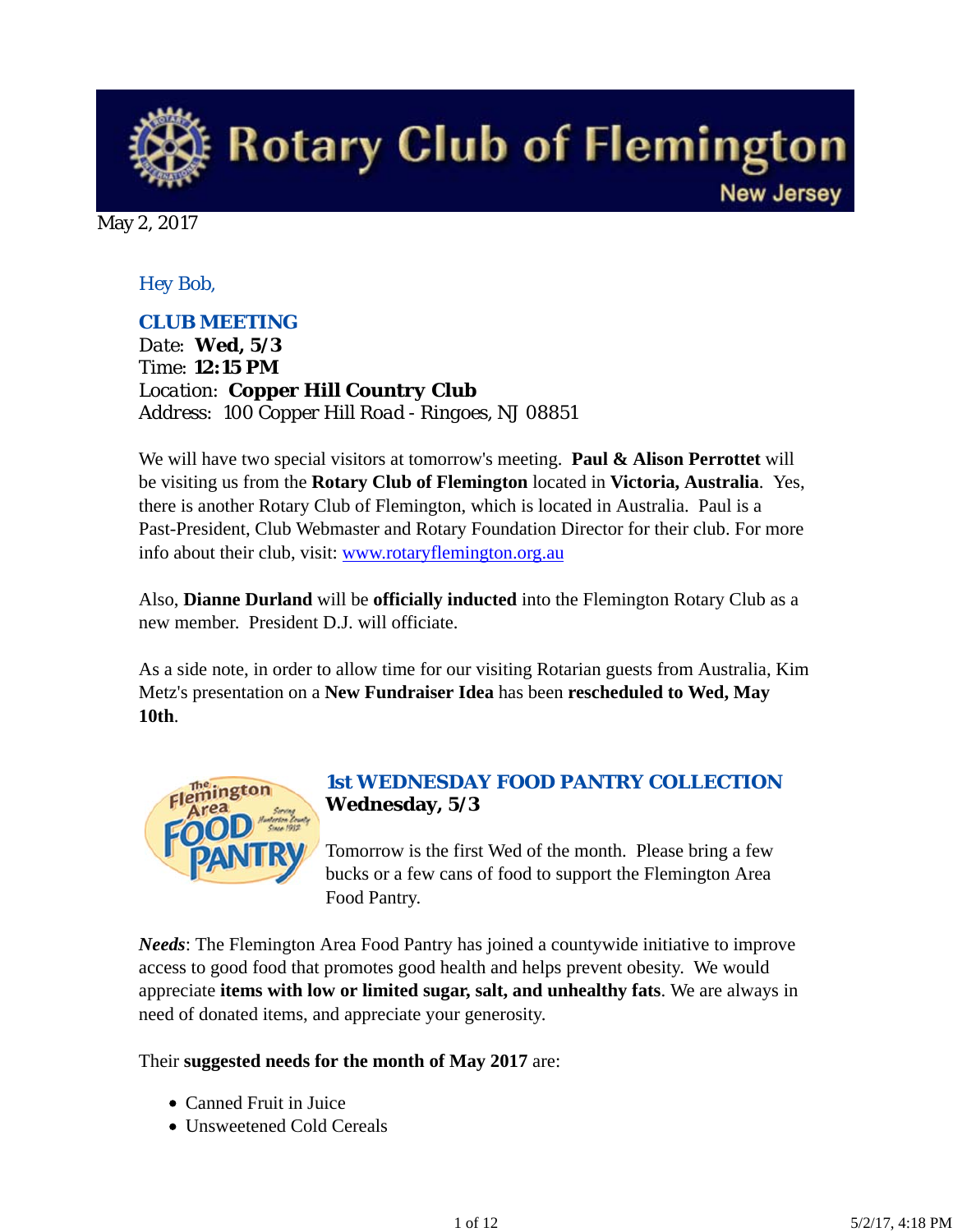- Canned Black, Kidney, White Beans
- Canned Chicken
- Women's Deodorant
- Razors/Shaving Cream
- Feminine Personal Care Products
- Children's Toothbrushes
- Toilet Paper

### *1st FRIDAY TRUCK UNLOADING*

#### **Friday, 5/5**

This coming Friday is the first Friday of the month. If you can spare some time, the unloading of the Flemington Area Food Pantry truck delivery will occur at their location across the parking lot from the entrance to the Flemington Wal-Mart at 8:45am.

### *JOINT MEETING of the Hunterdon County Rotary Clubs*

Date: **Thursday, May 18th** Time: **5:30 to 7:00 PM** Location: **Mountain View Chalet** (in the Ballroom) Address: 154, Route 173 - Asbury, NJ 08802

Join the Rotary Clubs of Hunterdon County to get informed and learn about the "**Convention of the States**" and the NJ Legislators who support it. Supporters include Gubernatorial Candidate Jack Ciattarelli.

Cost is \$25 per person. There will be a Cash Bar.

**Click Here** to generate an email to **RSVP to President D.J.** no later than Thursday, May 11th.



### *\$3400 DONATION to the FLEMINGTON AREA FOOD PANTRY* **Wed, April 26, 2017**

At the Wednesday, April 26th club meeting, the Flemington Rotary Club presented a \$3400 check to the Flemington Area Food Pantry. The donation was made possible by the proceeds raised by the 2017 Hunterdon County Rotary Soup

Cook-Off, which is a joint-effort of the Hunterdon County Rotary Clubs. The 2017 event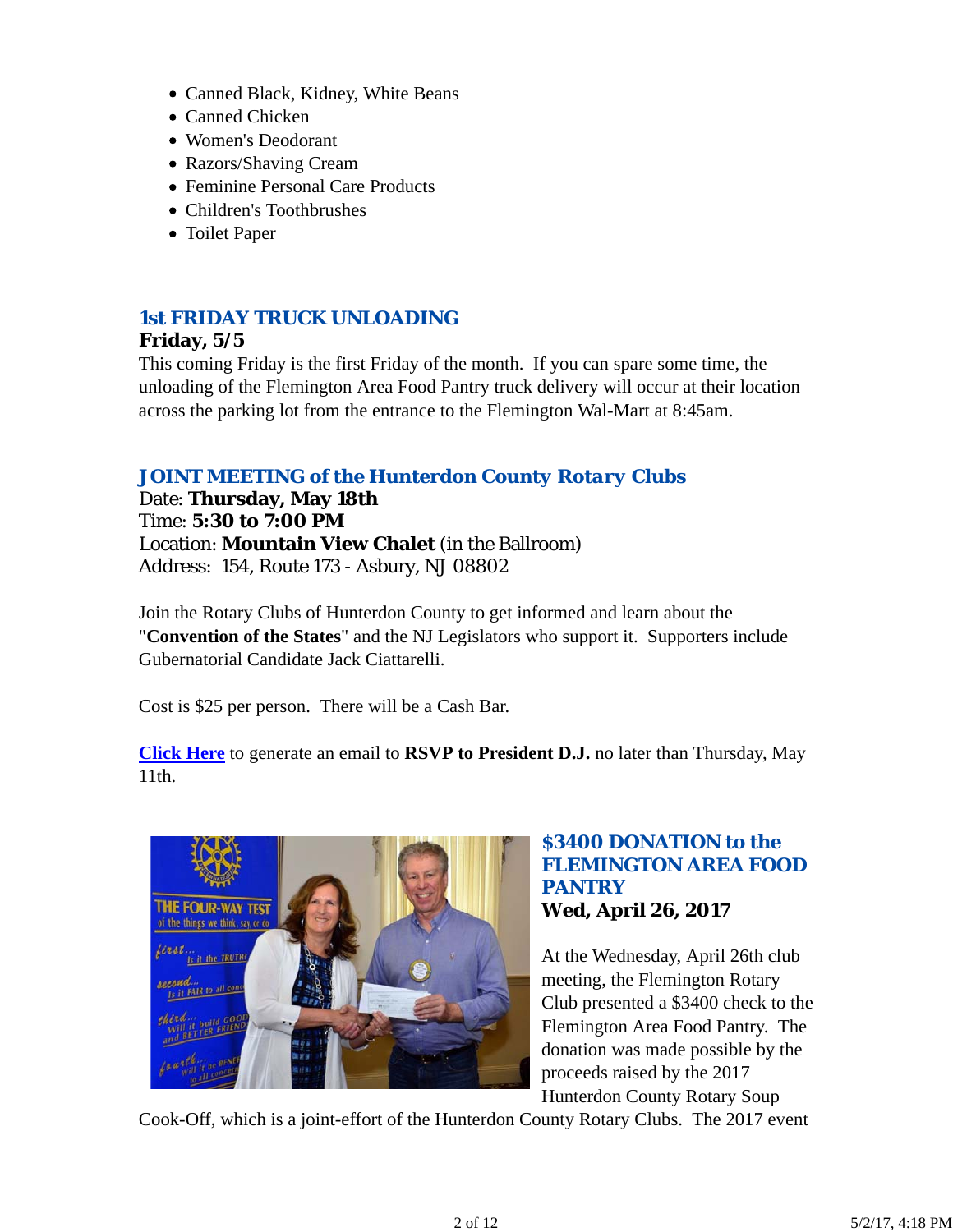was held on February 27. Pictured from left to right are: **Jeannine Gorman** (Executive Director of the Flemington Area Food Pantry) who is receiving the donation check from **Mick Schaible** (Past-President and Soup Cook-Off Chair for the Flemington Rotary Club).



Pictured from left to right are: **D.J. Wright** (President of the Flemington Rotary Club), **Jeannine Gorman**, **Terry Martin** (Food Pantry Donation Chair for the Flemington Rotary Club) and **Mick Schaible**.

# *NEW MEMBER* **Dianne Durland**

The Membership Committee, Board and club has approved **Dianne Durland** for membership in the Rotary Club of Flemington. Dianne was proposed by Jim Davidson. She will have the classification of "**Community Banking**". She is the Assistant Vice President / Relationship Manager for Unity Bank located on Main Street in Flemington. She lives in Somerville, NJ. Dianne previously chaired the Young Entrepreneur Award Committee for the Bridgewater-Somerville Rotary Club. Her other activities include being an Ambassador for the H.C. Chamber of Commerce and being a Board Member of the Somerville Board of Education.



# *Proposed OFFICERS & BOARD MEMBERS for the 2017-2018 Flemington Rotary Year* **Presented by President-Elect, Kim Metz**

At the 4/26/2017 Club Meeting, President-Elect Kim Metz presented her proposed slate of Officers & Board members to serve for the upcoming 2017-2018 Flemington Rotary year.

The proposed slate of officers has been approved by the current Board and is now being presented to club. Kim will continue sharing this proposed slate at the regular club meetings for the

next month. If anyone else is interested in serving, please let Kim know. Nominations from the floor will be considered.

The proposed slate will be officially presented at the **Wed, May 24th** noon lunch meeting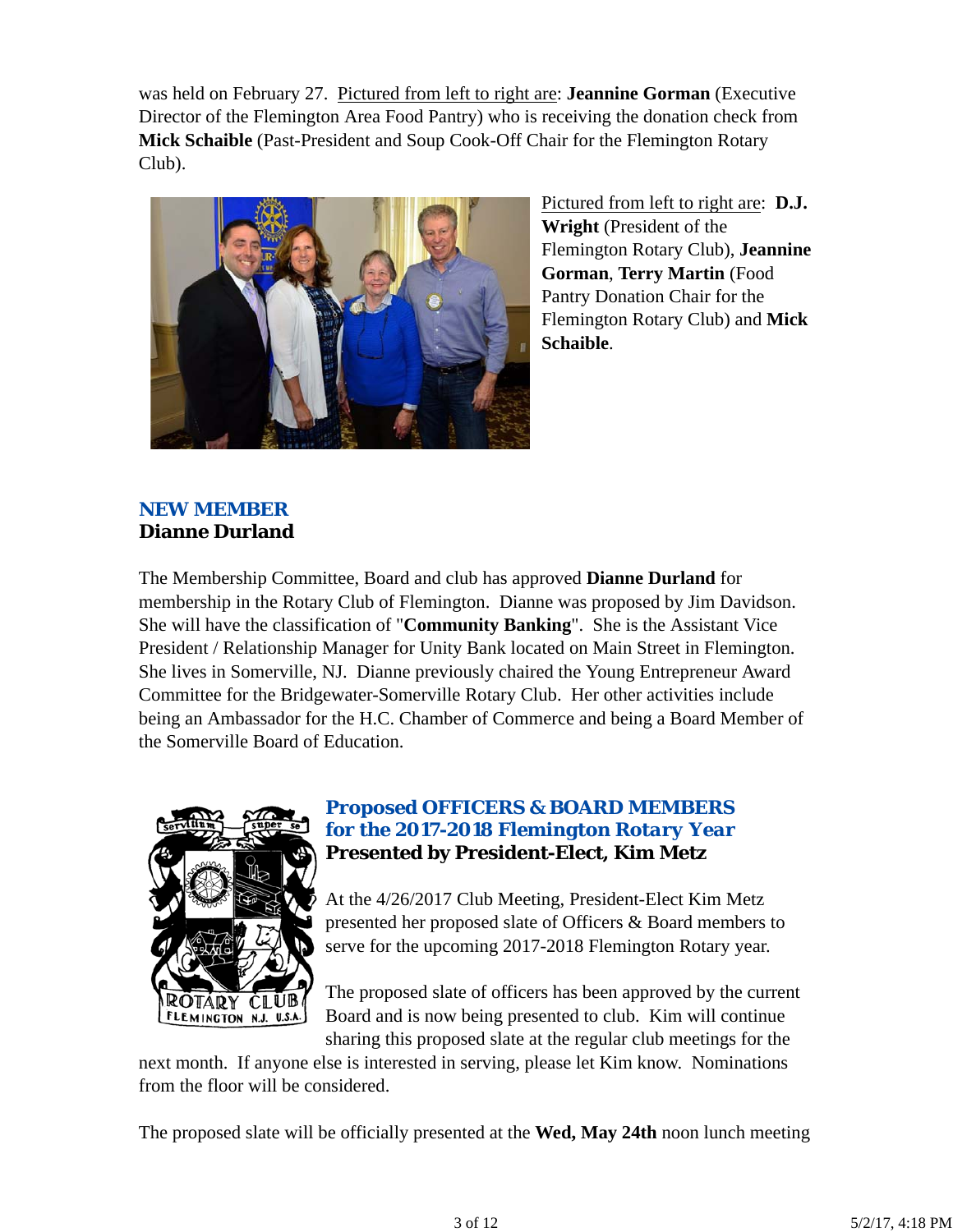for vote by club majority. All members are requested to attend the 5/24/2017 meeting to be present for the vote.

The proposed slate is as follows:

| <b>Club President</b> | <b>Kim Metz</b>                               |  |  |
|-----------------------|-----------------------------------------------|--|--|
| President-Elect       | <b>Allan Vera</b>                             |  |  |
| Secretary             | <b>Kyle Fogarty</b>                           |  |  |
| Treasurer, General    | <b>Nik Kritharis</b>                          |  |  |
| Treasurer, Lunch      | <b>Michael Goodwin</b>                        |  |  |
| <b>Board Member</b>   | <b>D.J. Wright</b> (Immediate Past President) |  |  |
| <b>Board Member</b>   | <b>Sandy Clark</b>                            |  |  |
| <b>Board Member</b>   | <b>Joe Ziegler</b>                            |  |  |

**Proposed Slate of 2017-2018 RCOF Officers & Board Members** 

# *Proposed OFFICERS & BOARD MEMBERS for the NEW FLEMINGTON ROTARY FOUNDATION* **Presented by President-Elect, Kim Metz**

At the 4/26/2017 Club Meeting, President-Elect Kim Metz presented the proposed slate of officers for the new Flemington Rotary Foundation that is being formed.

The proposed slate of officers has been approved by the current Board and is now being presented to club. Kim will continue sharing this proposed slate at the regular club meetings for the next month.

The proposed slate will be officially presented at the **Wed, May 24th** noon lunch meeting for vote by club majority. All members are requested to attend the 5/24/2017 meeting to be present for the vote.

The proposed slate is as follows:

|  |  | <b>Proposed Slate for the Flemington Rotary Foundation</b> |
|--|--|------------------------------------------------------------|
|  |  |                                                            |

| <b>Foundation President</b> | <b>Kim Metz</b> $(1$ -year)     |  |  |
|-----------------------------|---------------------------------|--|--|
| Vice-President              | <b>Bob Chittenden</b> (2-years) |  |  |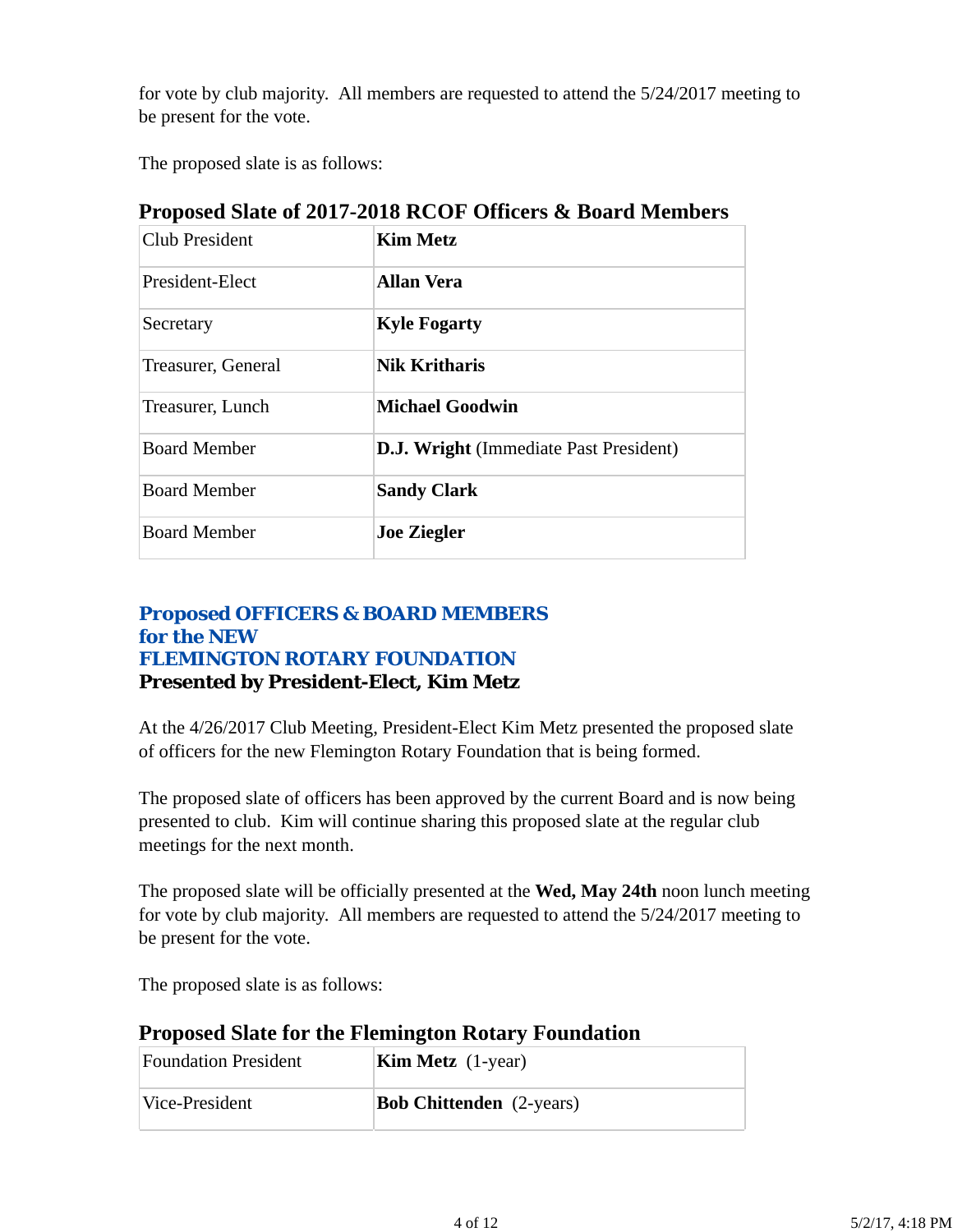| Secretary           | <b>Sandy Clark</b> (3-years)   |
|---------------------|--------------------------------|
| Treasurer           | <b>Mick Schaible</b> (4-years) |
| <b>Board Member</b> | <b>D.J. Wright</b> (5-years)   |



*9th Annual Rotary BARK IN THE PARK DOG WALK*

**Sunday, June 4, 2017** Registration: **10:30am** Walk: **11:00am** to **2:00pm** Location: **Flemington Boro Park** Address: 43 Park Avenue, Flemington, NJ 08822

Join your friends and neighbors for a great day of fun, exercise and fellowship in Historic Downtown Flemington!

All net proceeds of the event go to Rotary Charities and

local animal rescue organizations.

Registration begins at 10:30 AM. Chaperoned walks begin at 11 AM and 11:30 AM in the Flemington Boro Park on Park Avenue, behind the Courthouse. Ample parking is available across from the Justice Center on Park Avenue or in the other lots around town.

You can also enjoy great food from several local restaurants (for people!), plus fabulous pet contests, including best pet costume and most photogenic pet, to name a few.

There will also be terrific live music from **SunDog**!

**Click Here** or visit www.FlemingtonRotaryNJ.org for more information, or click the links below to download the following event forms:

- **Walker Registration Form**.
- **Event Brochure**.
- **Sponsor Registration Form**.
- **Vendor Registration Form**.

### **Event Rules**:

- 1. We welcome well-mannered, friendly, non-aggressive dogs & pets.
- 2. Limit 3 dogs per walker.
- 3. Leashes are required (no longer than 6' & no retractable leashes, please).
- 4. Scooping is required (bags provided).
- 5. Walk will take place Rain or Shine no refunds.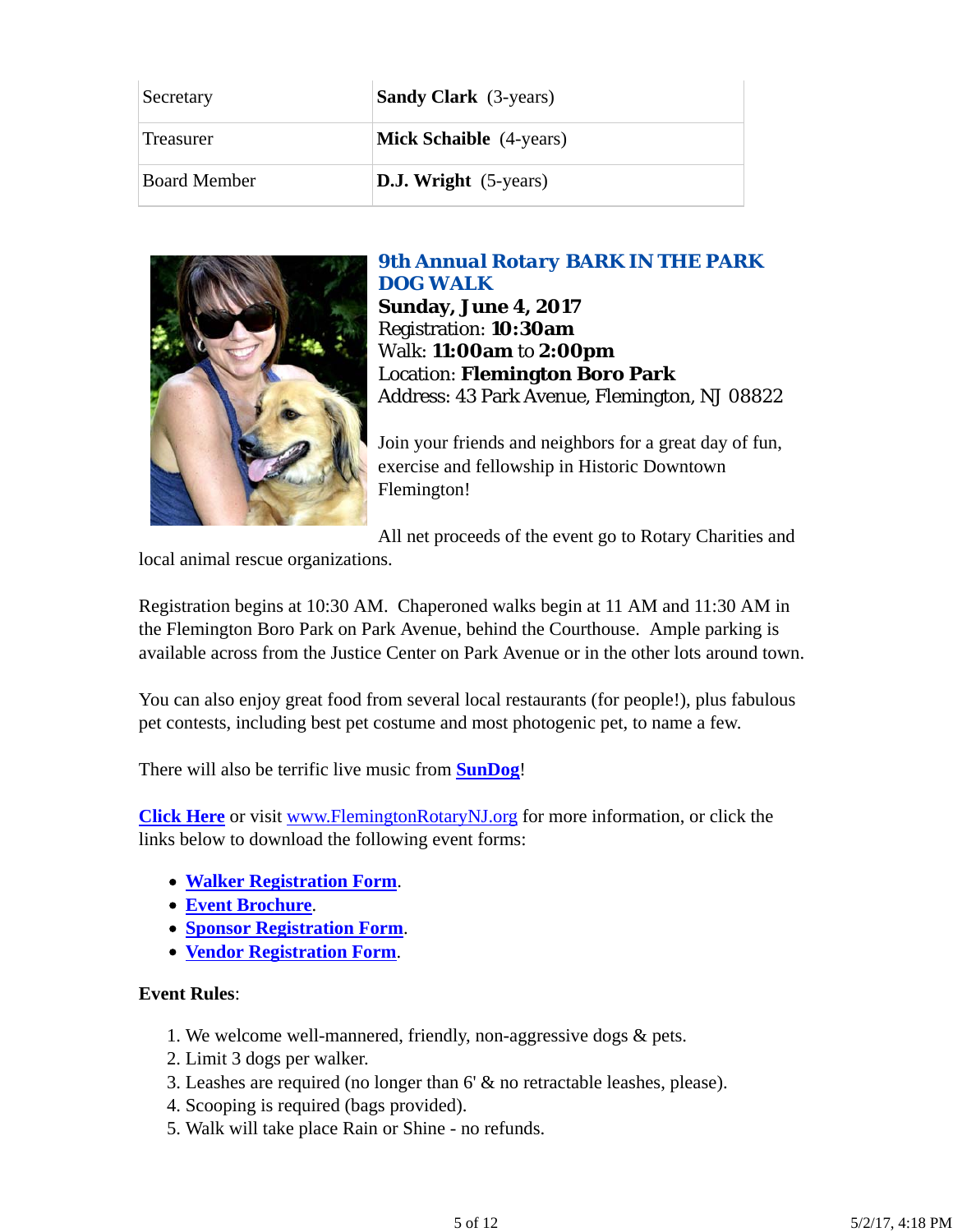- 6. Dogs should wear current rabies tag or have proof of vaccination.
- 7. Please stay on the sidewalks.

# *BEYOND THE HUNT* **Article by Bob Newland**

You may recall, our fellow member Bob Newland and his wife Traci visited South Africa last year. When they returned from their trip they initiated a humanitarian project to restore a building at a foster home into a school. Through social media, networking and a generous grant from our Rotary District, they were able to complete the remodel by the end of the year. The Cornerstone foster home serves approximately 32 children. To read more about the project you can visit the link below. Bob also authored a magazine article that was published by the Lehigh Valley Chapter of Safari Club International in their 2016 Annual.

**Click Here** to view the article that Bob wrote. Very nice job, Bob!



### *The Flemington Rotary MEMBER DIRECTORY Is Updated on the Website*

A PDF copy of the Club Directory kept on the club website, located on the password protected "**Members Only**" page. To access this, simply goto

**www.FlemingtonRotaryNJ.org** and click on "Members

Only" in the upper left. The page is password protected. If you do not have the password, simply email us and request it.

If you see any updates that need to be made (a change of address, email, phone number, something is not listed correctly, etc.), please email Sandy Clark and request any changes to be made. **Click Here** to generate an email to Sandy.



# *SPEAKERS & PROGRAMS BEING SOUGHT*

Mick Schaible is looking for some ideas for upcoming meeting programs and speakers. If you have any leads, please pass them onto Mick, who will follow-up to schedule the speaker.

**Click here** to generate an email directly to Mick.



# *HUNTERDON COUNTY*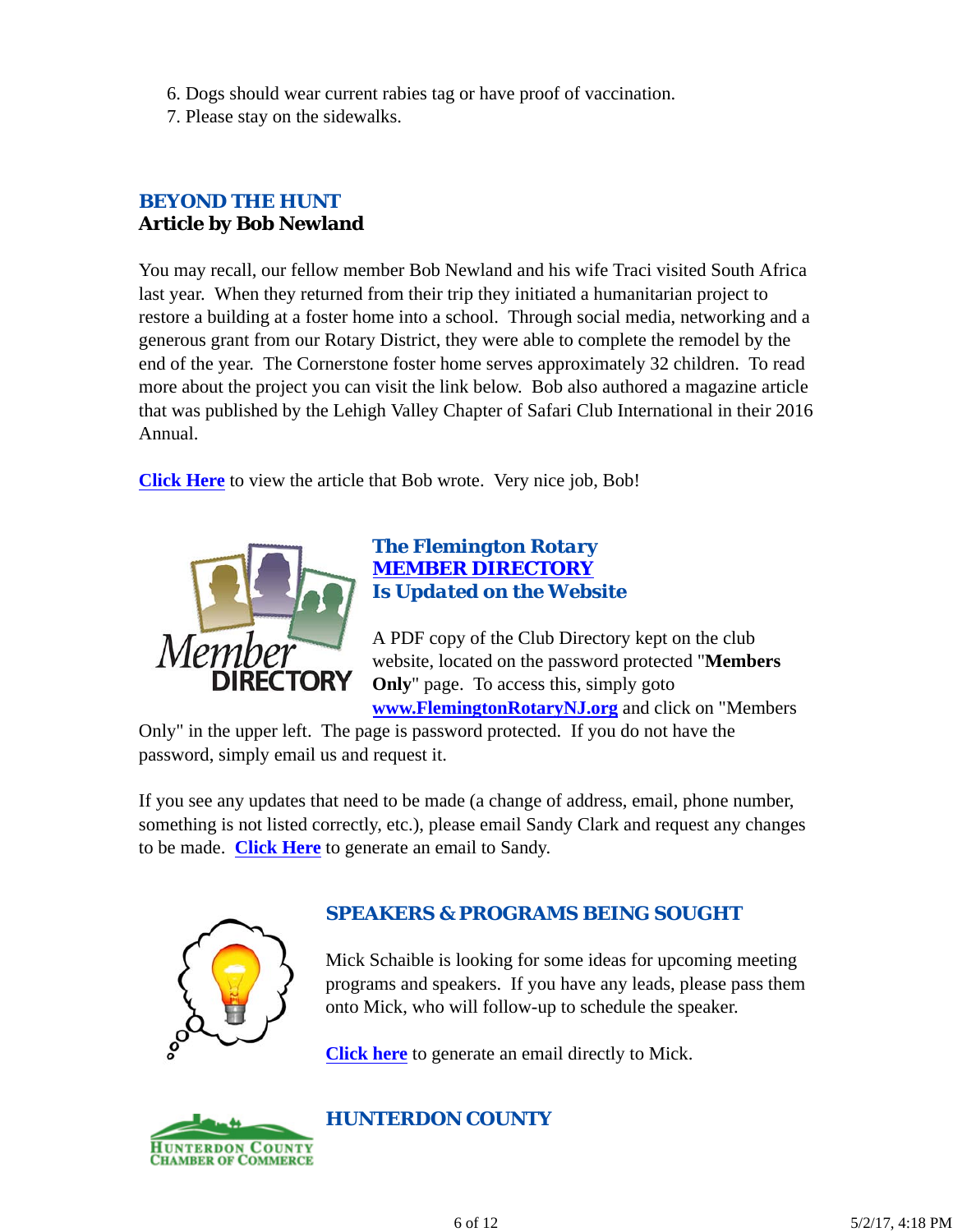

As you know, the Rotary Club of Flemington is a member of the H.C. Chamber of Commerce. This enables all Rotarians the ability to attend a Chamber function as a "member". If someone asks you what your business is, you would explain that you are a member representing the Rotary Club of Flemington. **Click Here** to visit the Chamber website for a listing of upcoming events.

### *ROTARY DISTRICT 7510 NEWS*

**Click Here** to read the current news from our Rotary District 7510.

# *UPCOMING DATES TO NOTE:*

Wed, 5/03: We will have Paul & Alison Perrottet visiting us from the Rotary Club of Flemington located in Victoria, Australia. Wed, 5/10: Kim Metz: New Fundraiser Idea. Wed, 5/17: TBA. Wed, 5/24: TBA. Wed, 5/31: H.C.R.H.S. Madrigal Girls Chorus.

Wed, 6/07: TBA.

Wed, 6/14: Rev. Stefan Hippler, who is a member of the Rotary Club of Signal Hill Cape Town, South Africa. He will be speaking about HOPE Cape Town, Rotary's fight against aids in Cape Town Africa. The nature of the presentation is to share the important work being done by HOPE Cape Town on behalf of children and their families, who suffer from AIDS and related illnesses, in the Western Cape. HOPE Cape Town is a Non-governmental/not for profit agency. Rev. Hippler is the co-founder of HOPE Cape Town and currently the Director. He also serves as a Director of HOPE Cape Town USA.

Wed, 6/21: TBA.

Wed, 6/28: Tentative Date for the **Changing of the Guard Dinner**.

**Next RCOF Board Meeting**: Tues, TBA at 5:30 PM. (Held bi-monthly). Next Membership Meeting: Wed, 5/10/2017 at 1:30 PM (Usually the 2<sup>nd</sup> Wed).

### **Upcoming RCOF Club Events, Fundraisers, Fellowship Events, Etc**.:

6/4/17 (Sun): Bark In The Park (Dog Walk) TBA: Pedals for Progress Bicycle Collection

### **Rotary District 7510 Events & Functions:**

5/5 to 5/7/17: District Conference at the Shawnee Inn Thursday, 5/18/17: District Assembly 6/10 to 6/14/17: Rotary International Convention in Atlanta, Georgia 6/29/17: District Changing of the Guard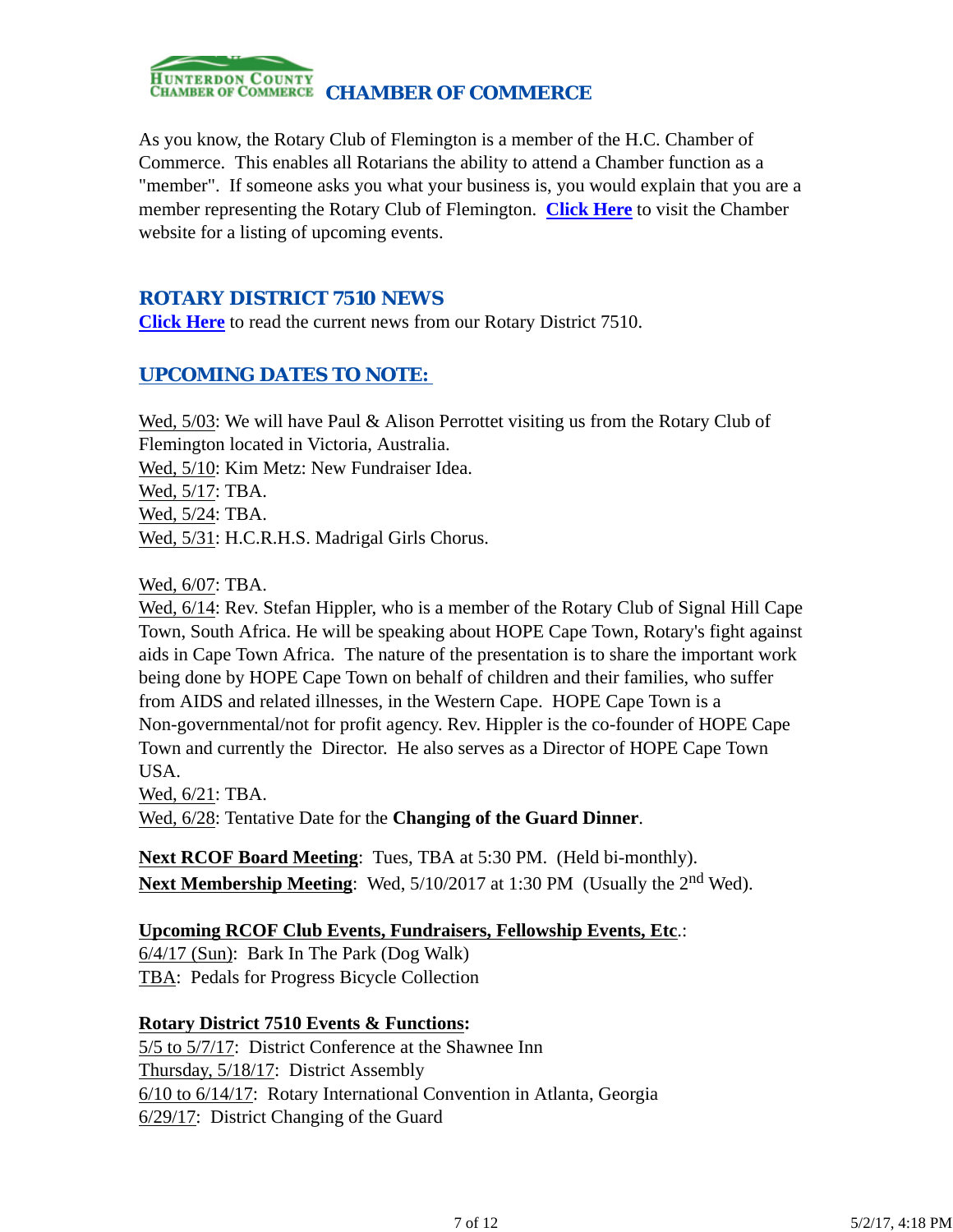### *COMMITTEE LIST:*

**Click Here** to download the listing of all current Club Committee's and its members.

### *"MEMBERS ONLY" WEBSITE:*

### **Click Here for the Members Only section of the website to find:**

- 1) The "Membership Proposal Form" to propose a new member.
- 2) New Member Information.
- 3) An Online Copy of the Club Membership Directory.
- 4) A Link to All Photos Albums of the Club.

### *ROTARY WEBSITE LINKS:*

Rotary International: **www.Rotary.org** Rotary District 7510: **www.RotaryNJ.org**

### *NEARBY ROTARY CLUB MEETINGS:*

As A Rotarian, you are Welcome to attend a Rotary Club meeting anywhere in the world. Click here for the Rotary Club Locator App. Or see below for some local meetings:

#### Mondays

**Lambertville/New Hope** (6:30 pm) - Lambertville Station Restaurant; 11 Bridge Street, Lambertville NJ 08530

**Piscataway** (12:15 pm) - Radisson Hotel; 21 Kingsbridge Road, Piscataway, NJ 08854

#### Tuesdays

**Whitehouse** (12:15 pm) - Max's 22; 456 Route 22 West, Whitehouse Station, NJ 08889 **Princeton** (12:15 pm) - The Nassau Club; 6 Mercer Street, Princeton, NJ 08540 **Bridgewater-Bound Brook** (12:15 pm) - Arbor Glenn; 100 Monroe St, Bridgewater 08807

### Wednesdays

**Branchburg Township** (7:30 am): Stoney Brook Grille; 1285 Route 28, North Branch, NJ 08876

**Flemington** (12:15pm): Copper Hill Country Club; 100 Copper Hill Road, Ringoes, NJ 08851

**Hillsborough Township** (6:15 pm): Pheasant's Landing; 311 Amwell Road (Rt. 514), Hillsborough, NJ 08844

#### Thursdays

**Clinton Sunrise** (7:30 am): Clinton Fire Department; New Street, Clinton, NJ 08809 **Somerville/Bridgewater** (12:15 pm): Bridgewater Manor; 1251 US Highway 202/206, Bridgewater, NJ 08807

**Trenton** (12:15 pm): Freddie's Tavern; 12 Railroad Avenue, West Trenton, NJ 08628

### Fridays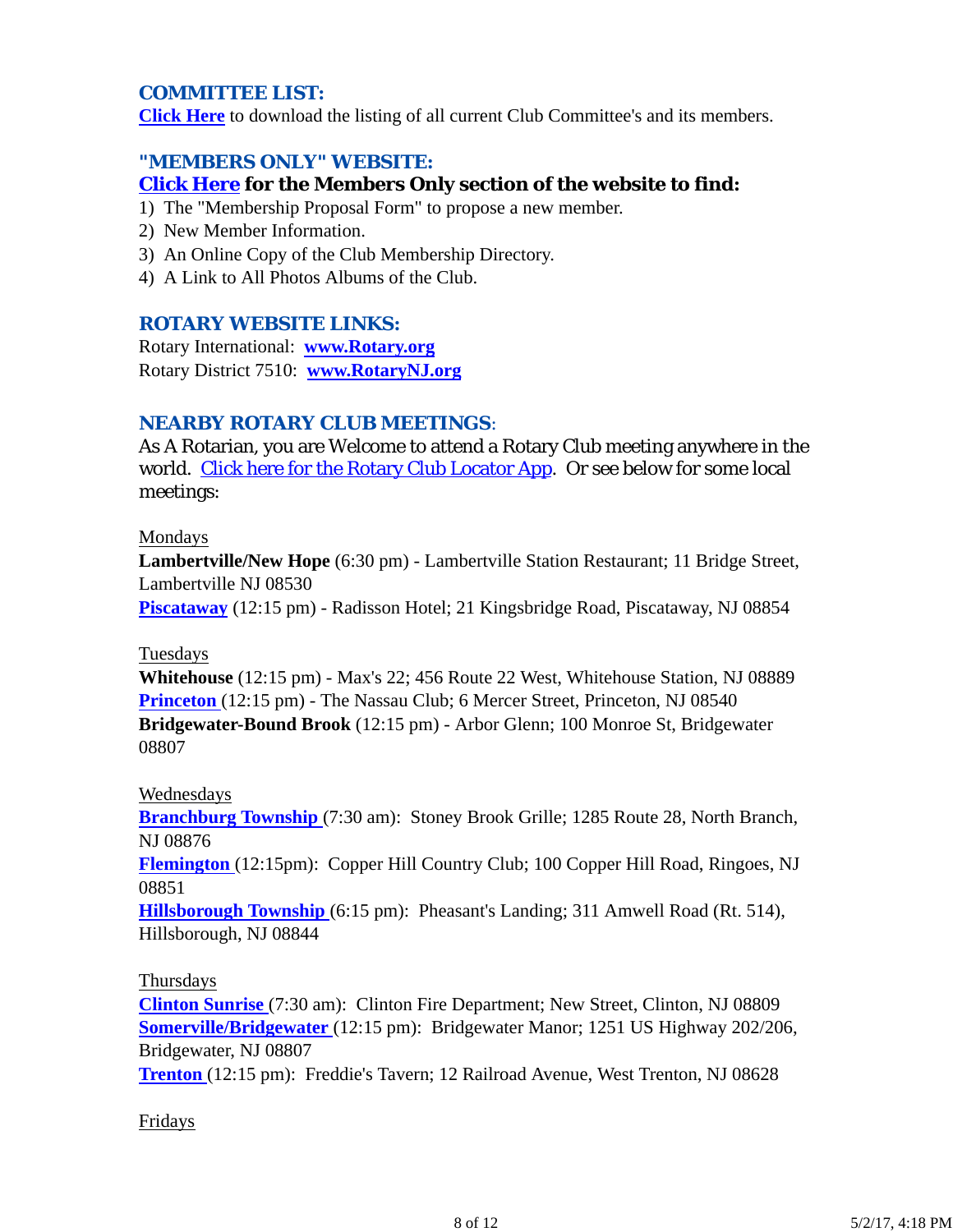**North Hunterdon** (12:15 pm): Beaver Brook County Club; 25 County Club Drive, Annandale, NJ 08801 **Princeton Corridor** (12:15pm): Hyatt Regency; 102 Carnegie Center, Rt. 1 North, Princeton, NJ 08540

eClub

**Rotary eClub of Hunterdon Horizon**: View website for meetings or online makeups.

# RI President's Call for Action in **2016-2017**: **"Rotary Serving Humanity"**

### **Rotary Club of Flemington - Our 93rd Year**

Founded October 3, 1923 \* Charter #1529 \* District 7510

| Club President                           | <b>Daniel James "D.J." Wright</b>                 |
|------------------------------------------|---------------------------------------------------|
| President-Elect                          | <b>Kim Metz</b>                                   |
| Secretary                                | <b>Karen Widico</b>                               |
| Treasurer, General                       | <b>Bob Newland</b>                                |
| Treasurer, Lunch                         | <b>Michael Goodwin</b>                            |
| <b>Board Member</b>                      | <b>Mick Schaible</b> (immediate Past-President)   |
| <b>Board Member</b>                      | <b>Sandy Clark</b>                                |
| <b>Board Member</b>                      | <b>Joe Ziegler</b>                                |
| Sergeant-at-Arms                         | <b>Ken Skowronek</b>                              |
| R.I. President                           | <b>John F. Germ</b> (Chattanooga, Tennessee, USA) |
| District Governor (DG)                   | <b>Charles Minton</b> (Union, NJ)                 |
| District Governor Elect (DGE)            | <b>Bob Zeglarski</b> (Roselle-Rosselle Park)      |
| District Governor Nomimee (DGN)          | <b>John Shockley</b> (Hillsborough)               |
| <b>Assistant District Governor (ADG)</b> | <b>Albert Varga</b> (Lambertville-New Hope)       |

Club Meetings: **Wednesday, 12:15 pm, Copper Hill Country Club** 100 Copper Hill Road, Ringoes 08551



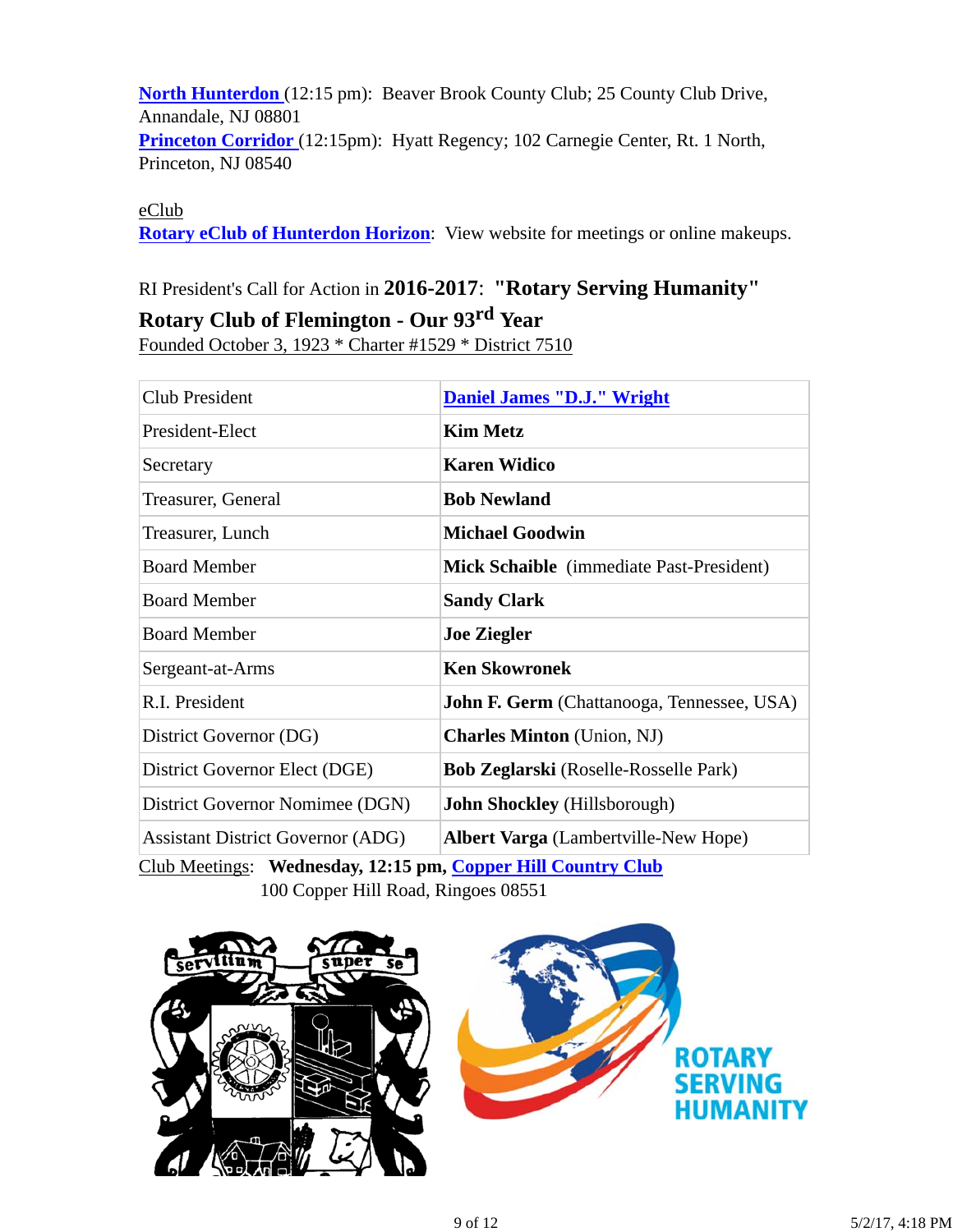

*MISSION STATEMENT*: The mission of Rotary International is to assist and guide Rotarians and Rotary clubs to accomplish the Object of Rotary to ensure Rotary's continuing relevance and to help build a better world, emphasizing service activities by individuals and groups that enhance the quality of life and human dignity, encouraging high ethical standards, and creating greater understanding among all people to advance the search for peace in the world.

**THE OBJECT OF ROTARY:** The object of Rotary is to encourage and foster the ideal of service as a basis of worthy enterprise and, in particular, to encourage and foster:

**1st**: The development of acquaintance as an opportunity for service;

**2nd**: High ethical standards in business and professions, the recognition of the worthiness of all useful occupations, and the dignifying of each Rotarian's occupation as an opportunity to serve society;

**3rd**: The application of the ideal of service in each Rotarian's personal, business and community life;

**4th**: The advancement of international understanding, goodwill, and peace through a world fellowship of business and professional persons united in the ideal of service.

**THE 4-WAY TEST:** "Of the things we think, say or do:

**1st**: Is it the Truth?

2<sup>nd</sup>: Is it Fair to all concerned?

**3rd**: Will it build goodwill and better friendships?

**4th**: Will it be beneficial to all concerned?"

### *ROTARY's AVENUE'S OF SERVICE*:

**1)** Through **Club Service**, we have fun, build lasting friendships, and make sure that our club runs well.

**2)** Through **Vocational Service**, we volunteer our professional skills to serve others and promote integrity in everything we do.

**3)** Through **Community Service**, we address local needs and work with our community to bring lasting improvements.

**4)** Through **International Service**, we meet humanitarian needs around the globe and promote world understanding and peace.

**5)** Through **Youth Service**, we work with young people to help them become the next generation of leaders, visionaries, and peacemakers.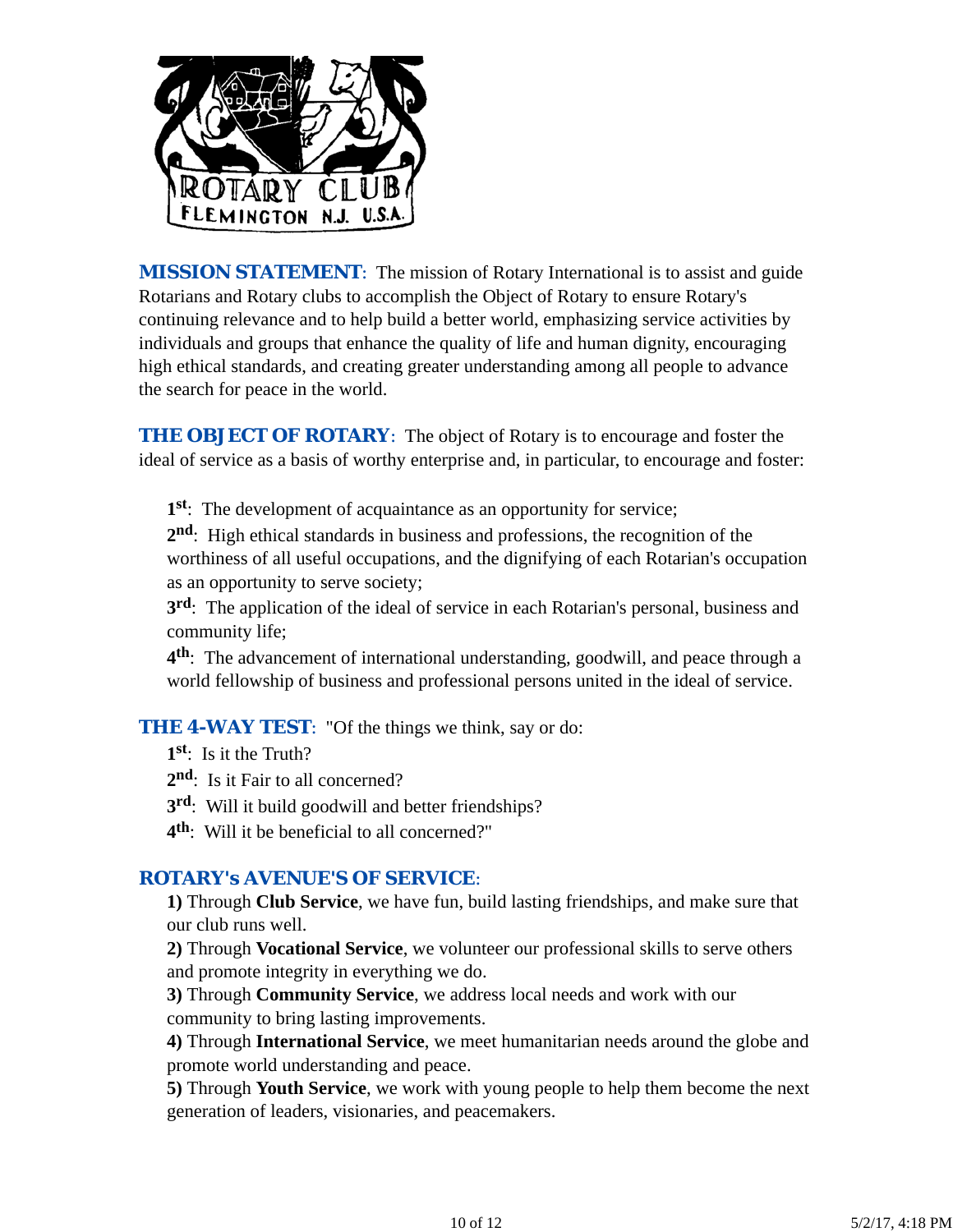### **2016-2017 CLUB MEMBER ROSTER Rotary Club of Flemington, NJ**

Current Number of Members: 41

| <b>Rotarian</b>                   | <b>Member Since</b> | <b>Classification</b>                    |
|-----------------------------------|---------------------|------------------------------------------|
| Black, Bruce B.                   | 2007                | <b>Health and Fitness</b>                |
| Bohler, Herbert C. (Herb)         | 1977                | <b>Specialty Advertising</b>             |
| <b>Boynton, Adam</b>              | 2016                | <b>Church / Social Services</b>          |
| Chittenden, Robert L. (Bob)       | 2003                | M.E.F.P. Consulting Engineering          |
| Clark, Arthur L. (Sandy)          | 1987                | Printing                                 |
| Davidson, James G. (Jim)          | 2002                | <b>Rubber Products</b>                   |
| del Campo, Ann                    | 2016                | <b>Scientist &amp; Farmer</b>            |
| <b>Durland, Dianne</b>            | 2017                | <b>Community Banking</b>                 |
| Ferrari, Frederick J. (Fred)      | 1964                | Orthodontia                              |
| Fisher, Charles H. (Charlie)      | 1961                | <b>Funeral Services</b>                  |
| Fisher, Thomas H. (Tom)           | 2012                | <b>Property &amp; Casualty Insurance</b> |
| <b>Fogarty, Kyle M.</b>           | 2017                | <b>Financial Advisor</b>                 |
| <b>Goodwin, Michael S.</b>        | 2016                | <b>Youth Development</b>                 |
| Harrison, Jeffrey (Jeff)          | 1996                | Psychotherapy                            |
| <b>Hyatt, Frederic D. (Fred)</b>  | 2017                | <b>Retired - Aerospace</b>               |
| Kamnitsis, Christopher P. (Chris) | 2001                | <b>Financial Planning</b>                |
| <b>Kritharis, Nikolaos (Nik)</b>  | 2016                | <b>Dentistry</b>                         |
| Liebross, Ira                     | 1997                | <b>Family Medicine</b>                   |
| Loew, Darren                      | 2002                | <b>Orthodontics</b>                      |
| Martin, Teresa (Terry)            | 1993                | Solid Waste/Recycling                    |
| Mazujian, Harry                   | 2004                | Clergy                                   |
| McWilliams, Nancy                 | 1992                | Psychotherapy                            |
| Metz, Kim                         | 2007                | <b>Technical Education</b>               |
| Muller, George D.                 | 1964                | <b>Cut Glass Manufacturing</b>           |
| Newland, Robert D. (Bob)          | 1998                | Insurance                                |
| Ownes, Terry M.                   | 1987                | <b>Floor Covering</b>                    |
| Phelan, Christopher J. (Chris)    | 2009                | <b>Chamber Of Commerce</b>               |
| Randolph, R. Wayne                | 1982                | <b>Veterinary Medicine</b>               |
| Ruberto, Johanna S.               | 2016                | <b>High School Administration</b>        |
| Schaible, R. Michael (Mick)       | 1998                | <b>Appraisal Services</b>                |
| Skowronek, Kenneth J. (Ken)       | 1994                | <b>Family Law</b>                        |
| Sollner, Richard F. (Dick)        | 1962                | Air Transportation                       |
| Stothoff, Richard H. (Dick)       | 1966                | <b>Sanitary Engineering</b>              |
| Vera, Allan S.                    | 2016                | <b>Investment Advisor</b>                |
| Widico, Karen A.                  | 1997                | <b>Public Health Services</b>            |
| Williams, Gwen                    | 1991                | Purchasing/Manufacturing                 |